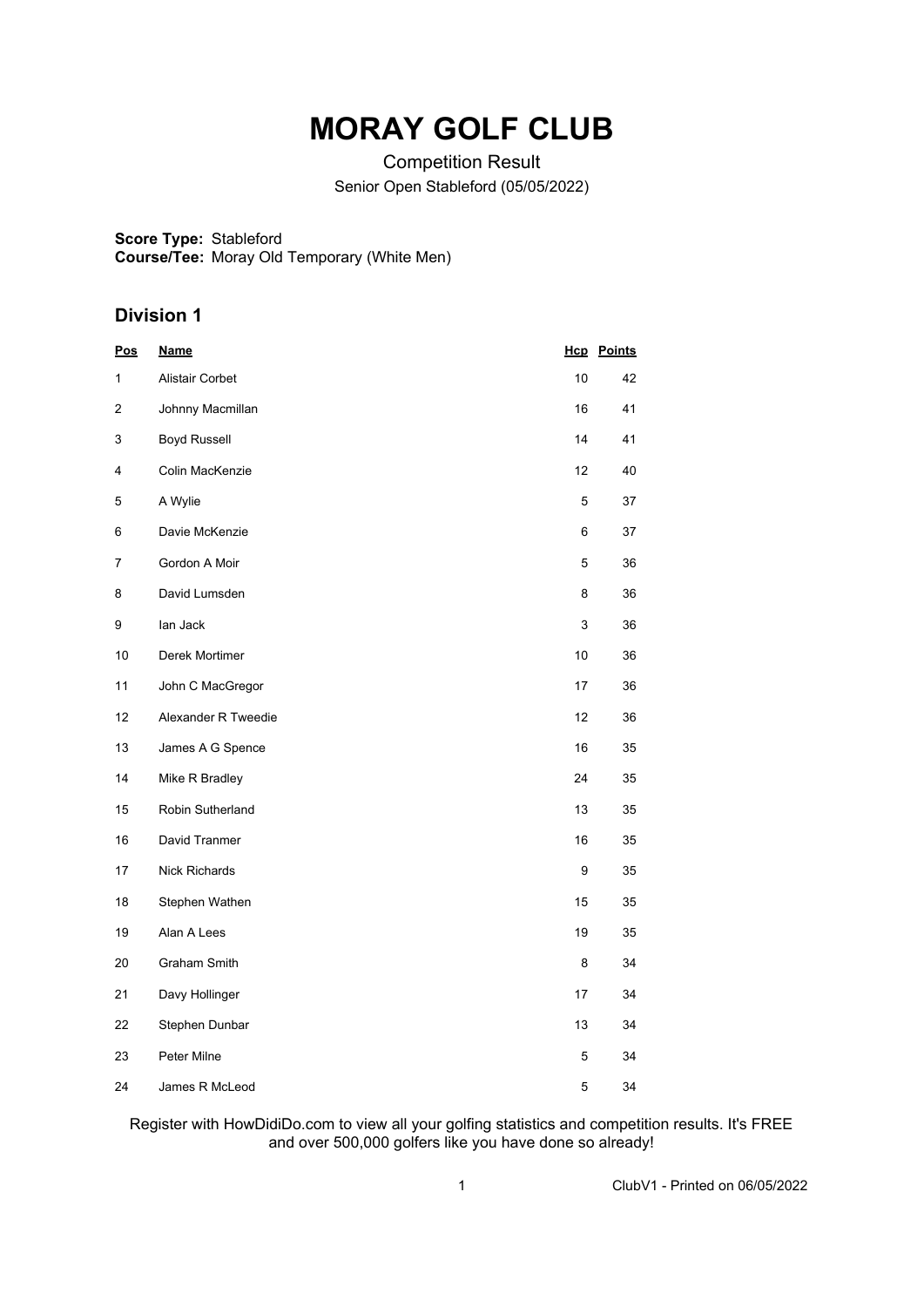## **Division 1**

| <u>Pos</u> | <u>Name</u>          |                           | <b>Hcp</b> Points |
|------------|----------------------|---------------------------|-------------------|
| 25         | Ken Mathieson        | 15                        | 34                |
| 26         | John Pearson         | 7                         | 34                |
| 27         | James R Gardiner     | 12                        | 34                |
| 28         | lan Reid             | 3                         | 34                |
| 29         | <b>Stuart Duncan</b> | 6                         | 34                |
| 30         | Jack A Baillie       | 8                         | 34                |
| 31         | Richie M Baker       | 14                        | 33                |
| 32         | Michael Evans        | 18                        | 33                |
| 33         | David Stott          | 12                        | 33                |
| 34         | David Greenlees      | 19                        | 33                |
| 35         | A M Bruce            | 15                        | 33                |
| 36         | Callum Munro         | 13                        | 33                |
| 37         | Robert R Adams       | 11                        | 32                |
| 38         | Richard Wylie        | 21                        | 32                |
| 39         | Hugh Murdoch         | 5                         | 32                |
| 40         | Christian Timm       | 13                        | 32                |
| 41         | John Burkinshaw      | 11                        | 32                |
| 42         | Fenton Ogley         | 16                        | 32                |
| 43         | Keith Hay            | 8                         | 32                |
| 44         | Harry Hanifan        | $10$                      | 32                |
| 45         | Sean Hamilton        | 3                         | 32                |
| 46         | Gordon Taylor        | 17                        | 32                |
| 47         | Robert McDowell      | $10$                      | 32                |
| 48         | Alex W Miller        | 16                        | 32                |
| 49         | Michael Mitchell     | 12                        | 32                |
| 50         | W Moray MacLeod      | $\ensuremath{\mathsf{3}}$ | 32                |
| 51         | Mr Martin Fragell    | 11                        | 31                |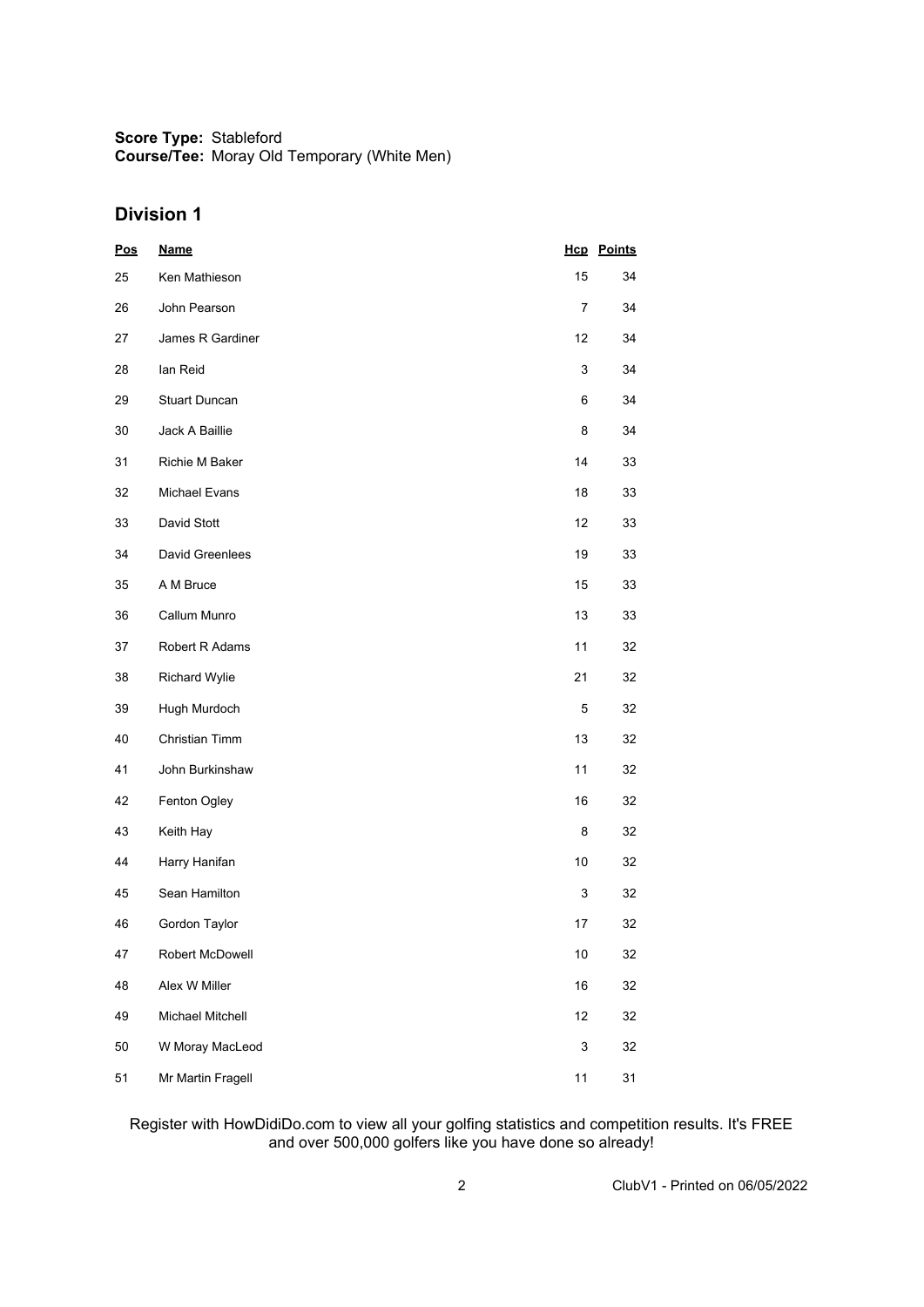## **Division 1**

| Pos    | <b>Name</b>             |                  | <b>Hcp</b> Points |
|--------|-------------------------|------------------|-------------------|
| 52     | Graeme Whyte            | 24               | 31                |
| 53     | William E MacLeman      | 5                | 31                |
| 54     | Malcolm M MacLeman      | $\overline{2}$   | 31                |
| 55     | Raymond Garden          | 14               | 31                |
| 56     | <b>Stuart W Cumming</b> | 16               | 31                |
| 57     | Andy Miller             | 7                | 31                |
| 58     | <b>Bruce Casburn</b>    | 21               | 31                |
| 59     | Peter D Sinclair        | 7                | 31                |
| 60     | lan H Campbell          | 7                | 31                |
| 61     | John Duthie             | 4                | 31                |
| 62     | Leslie Smith            | 18               | 31                |
| 63     | Alex Brand              | 8                | 31                |
| 64     | Duncan Mackenzie        | 20               | 31                |
| 65     | Mike Mann               | 11               | 31                |
| 66     | <b>Trevor Bell</b>      | 10               | 30                |
| 67     | Alistair G Neish        | 16               | 30                |
| 68     | Nick McCormack          | 4                | 30                |
| 69     | George Watson           | 20               | 30                |
| 70     | Hamish Milne            | 15               | 30                |
| 71     | Gerald Philip           | 10               | 30                |
| 72     | Colin Beardwell         | 15               | 30                |
| 73     | Neil McDonald           | 20               | 30                |
| 74     | <b>Tony Reynolds</b>    | $\boldsymbol{7}$ | 30                |
| 75     | Derek Townsley          | 11               | 30                |
| 76     | Sandy McIntosh          | 11               | 30                |
| $77\,$ | <b>Stewart Gillies</b>  | 13               | 30                |
| 78     | Douglas Rae             | 9                | $30\,$            |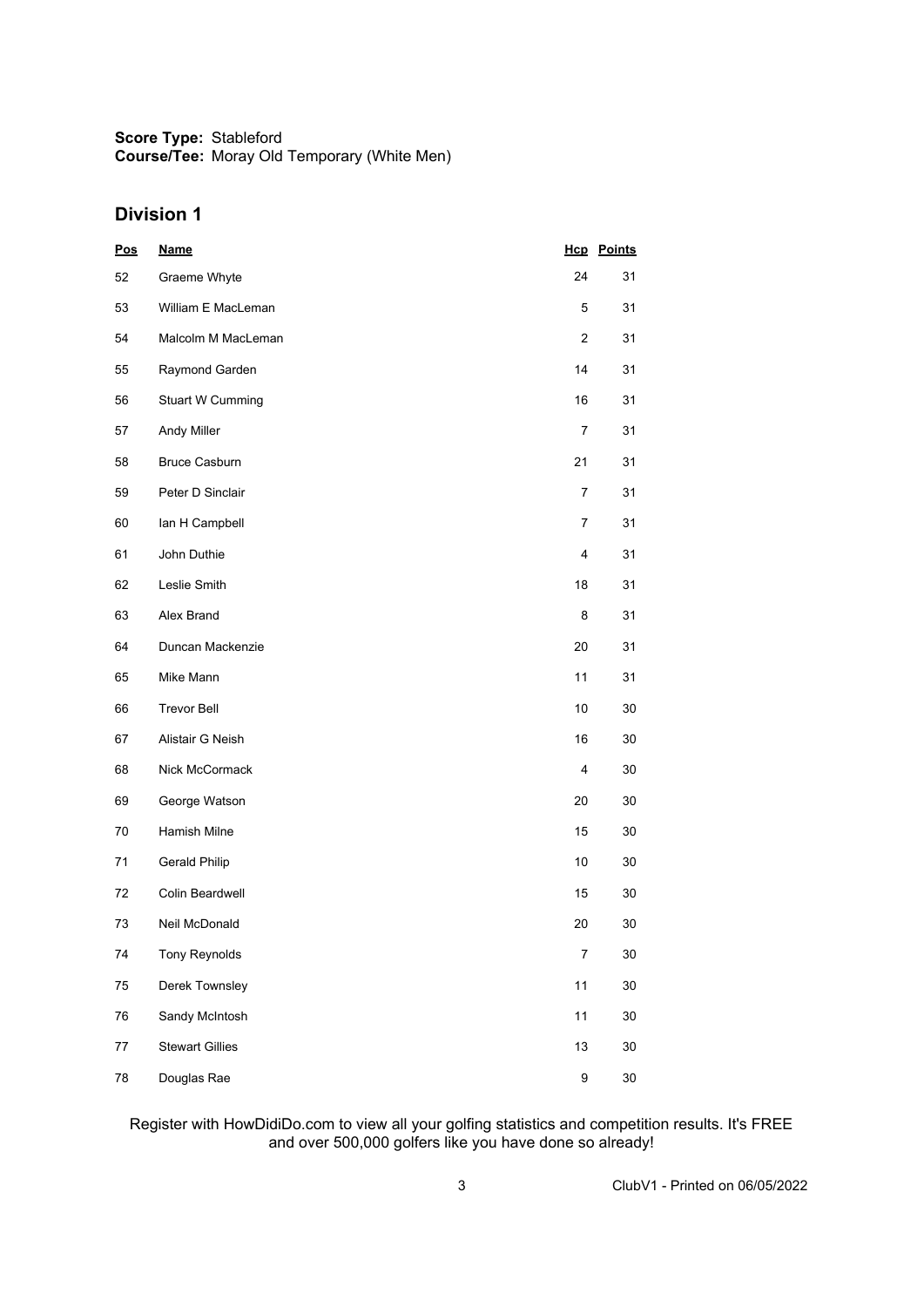## **Division 1**

| <b>Pos</b> | <b>Name</b>              |                         | <b>Hcp</b> Points |
|------------|--------------------------|-------------------------|-------------------|
| 79         | George Stirling          | 13                      | 30                |
| 80         | lan Macdonald            | 13                      | 30                |
| 81         | Christopher J Day        | 12                      | 30                |
| 82         | <b>Andrew Parker</b>     | 6                       | 29                |
| 83         | <b>Bruce Smart</b>       | 10                      | 29                |
| 84         | Ivor Rollo               | 21                      | 29                |
| 85         | Patrick Smith            | 8                       | 29                |
| 86         | <b>Charles A Smith</b>   | 18                      | 29                |
| 87         | Murray J MacKay          | 17                      | 29                |
| 88         | Alan McInnes             | 8                       | 29                |
| 89         | Tom Liversedge           | $\mathbf{1}$            | 29                |
| 90         | Cameron McDonald         | 20                      | 29                |
| 91         | Lee Thompson             | 14                      | 29                |
| 92         | David Lamont             | 11                      | 29                |
| 93         | Paul Nicholson           | 12                      | 29                |
| 94         | John Murdoch             | 12                      | 29                |
| 95         | Jim K Young              | 7                       | 29                |
| 96         | John Neal                | 17                      | 29                |
| 97         | D H Robertson            | 14                      | 28                |
| 98         | Gordon Macpherson        | 5                       | 28                |
| 99         | Kenny Lorimer            | 14                      | 28                |
| 100        | Jon Gibb                 | 17                      | 28                |
| 101        | Brian J Smith            | 6                       | 28                |
| 102        | <b>Trevor McAllister</b> | $\overline{\mathbf{4}}$ | 28                |
| 103        | <b>Bill Sneddon</b>      | 18                      | 28                |
| 104        | Colin A Harper           | 6                       | 28                |
| 105        | <b>Graham Flett</b>      | 14                      | 28                |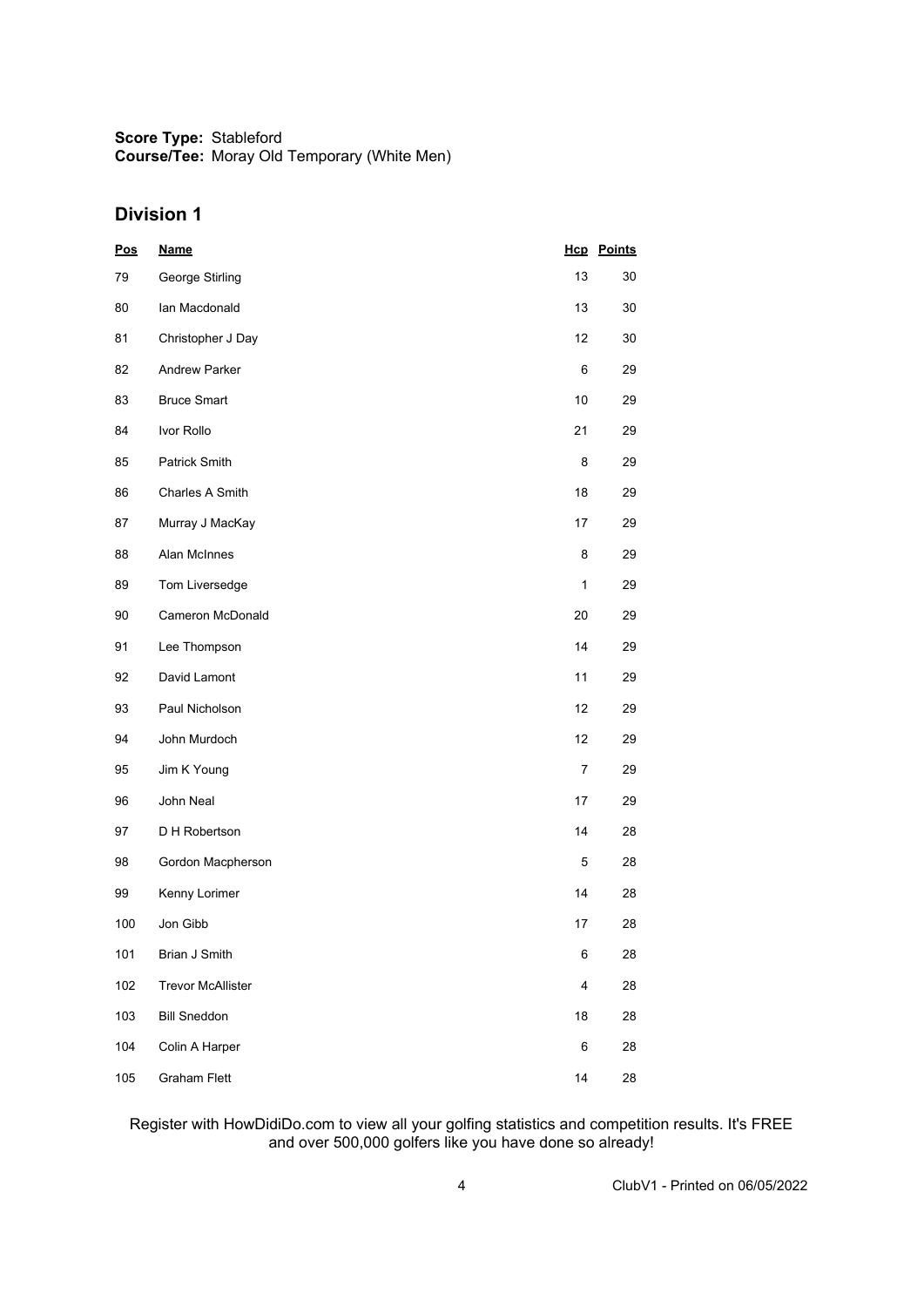## **Division 1**

| <u>Pos</u> | <u>Name</u>           |           | <b>Hcp</b> Points |
|------------|-----------------------|-----------|-------------------|
| 106        | Robert G MacPherson   | 9         | 28                |
| 107        | Andrew J. Laird       | 6         | 28                |
| 108        | George Deans          | 24        | 27                |
| 109        | Mark Walker           | 10        | 27                |
| 110        | lan Hopkinson         | 20        | 27                |
| 111        | <b>Colin Halcrow</b>  | 3         | 27                |
| 112        | Mhorvan Sherret       | 6         | 27                |
| 113        | William MacDonald     | 12        | 27                |
| 114        | Gordon McHardy        | 21        | 26                |
| 115        | J Boyd Murdoch        | 13        | 26                |
| 116        | Alan Dickson          | 11        | 26                |
| 117        | Laurie Chancellor     | $\pmb{0}$ | 26                |
| 118        | Neil Kindness         | 15        | 26                |
| 119        | Douglas Grant         | 14        | 25                |
| 120        | <b>Grant McMahon</b>  | 7         | 25                |
| 121        | Norman Howie          | 14        | 25                |
| 122        | Robert P Dickson      | 13        | 25                |
| 123        | <b>Bill MacKie</b>    | 16        | 25                |
| 124        | John Ritchie          | 8         | 25                |
| 125        | Robert Watson         | 11        | 24                |
| 126        | John Pennycuik        | 12        | 24                |
| 127        | A T Bisset            | 9         | 23                |
| 128        | Tommy Klan            | 13        | 23                |
| 129        | Craig Gettings Duncan | 8         | 23                |
| 130        | Duncan Overton        | 21        | 23                |
| 131        | John MacKenzie        | 24        | 22                |
| 132        | John McGrath          | 4         | 22                |